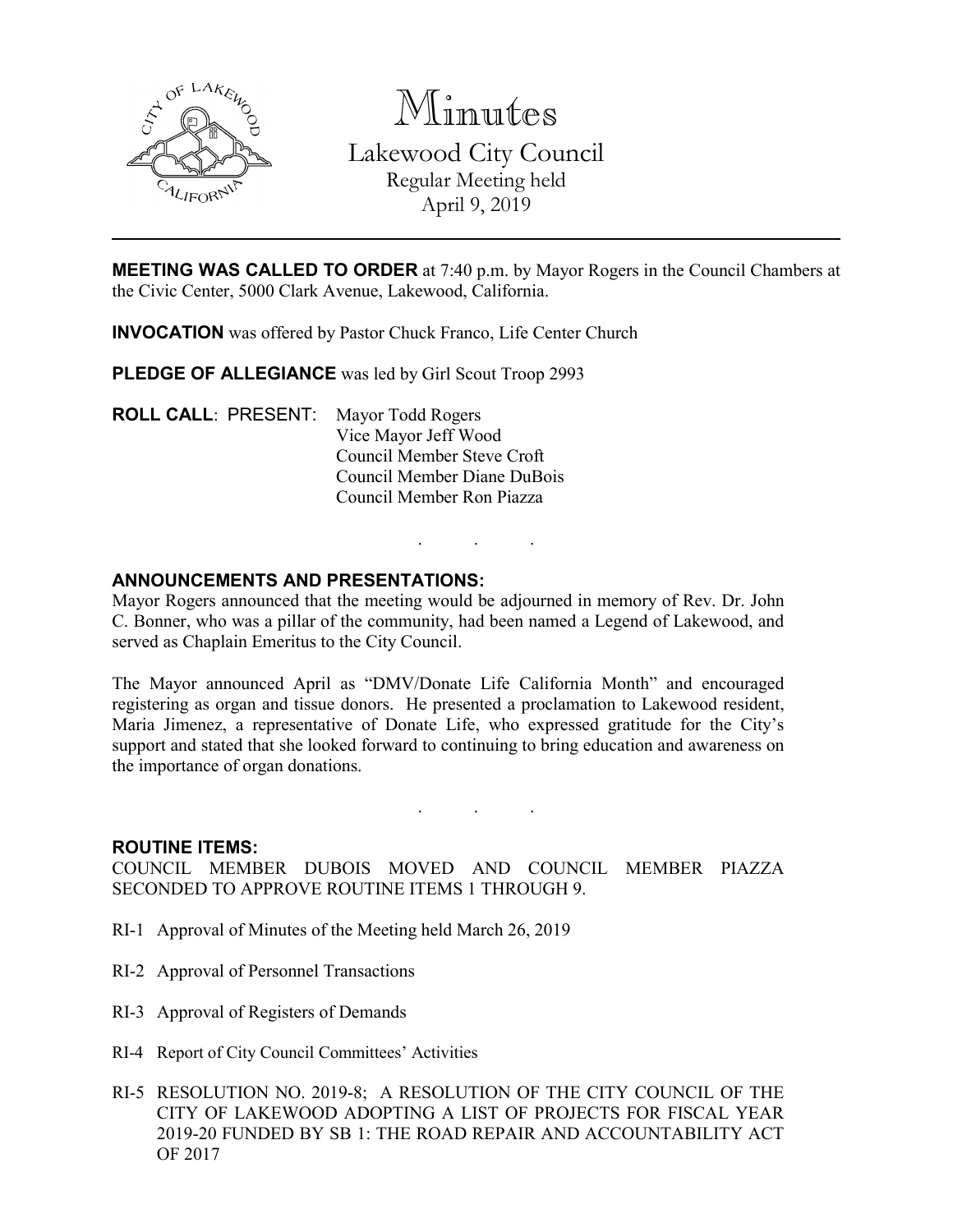## **ROUTINE ITEMS:** - Continued

- RI-6 Approval of Agreement with Los Angeles Gateway Region Integrated Regional Water Management Joint Powers Authority (GWMA) for Cost Sharing for the Implementation of the Coordinated Compliance, Monitoring and Reporting Plan for the Dominguez Channel and Long Beach Harbors Waters Toxic Pollutants Total Maximum Daily Load (TMDL)
- RI-7 Approval of Sidewalk and Ramp Repairs at Mayfair Park for ADA Compliance
- RI-8 Approval of Procurement of Information Technology (IT) Backup and Security Software and Services

RI-9 Approval of Water Sale Agreement with Long Beach Water Department

UPON ROLL CALL VOTE, THE MOTION WAS APPROVED:

AYES: COUNCIL MEMBERS: Croft, DuBois, Wood, Piazza and Rogers NAYS: COUNCIL MEMBERS: None

## **1.1 • AWARD OF BID FOR PUBLIC WORKS PROJECT NO. 2018-7, PARAMOUNT BLVD LANDSCAPING & DRAINAGE**

. . .

Lisa Rapp, Director of Public Works, made a presentation based on the report in the agenda stating that ten bids had been received for the conversion of the landscaping on the two side panels on Paramount Boulevard from Greenmeadow Road to Deerford Street. She reported that a letter of protest had been received from the second low bidder alleging failure by the low bidder to provide notarized acknowledgement on the Affidavit of Non-collusion form. She explained that the acknowledgement was in fact included in the low bidder's original bid, but had inadvertently been placed in the incorrect order after the document was scanned by staff. Ms. Rapp stated that construction was scheduled to begin in May and be completed in early August, 2019. She added that several different non-general fund sources were being used for the project. The City received a \$1,000,000 Prop 84 Grant in FY 2017, and also allocated \$1,027,418 of Measure R funds in FY 2017 as a match. In FY 2018, Council approved a resolution for the use of SB-1/RMRA (Year 2) funds for the balance, which was approved by the California Transportation Commission. She concluded by stating it was staff's recommendation that the City Council adopt the plans, specifications, addenda and working details for the project; reject the bid protest filed by KASA Construction on March 29, 2019; award a contract for the Public Works Contract 2018-7, in the amount of \$2,099,255 to the low bidder, Aramexx Construction, and authorize the Mayor to sign the contract in a form approved by the City Attorney; authorize staff to approve a cumulative total of change orders, as necessary, not to exceed \$200,000; and appropriate \$950,000 of SB-1/RMRA funds for the project.

Ms. Rapp responded to questions from Council Member Croft by stating it was anticipated that during the construction period, there would be sufficient room, due to the width of Paramount Boulevard, to minimize impacts to residents in the area and that both sides of the side panels would be utilized to maintain access from the service roads.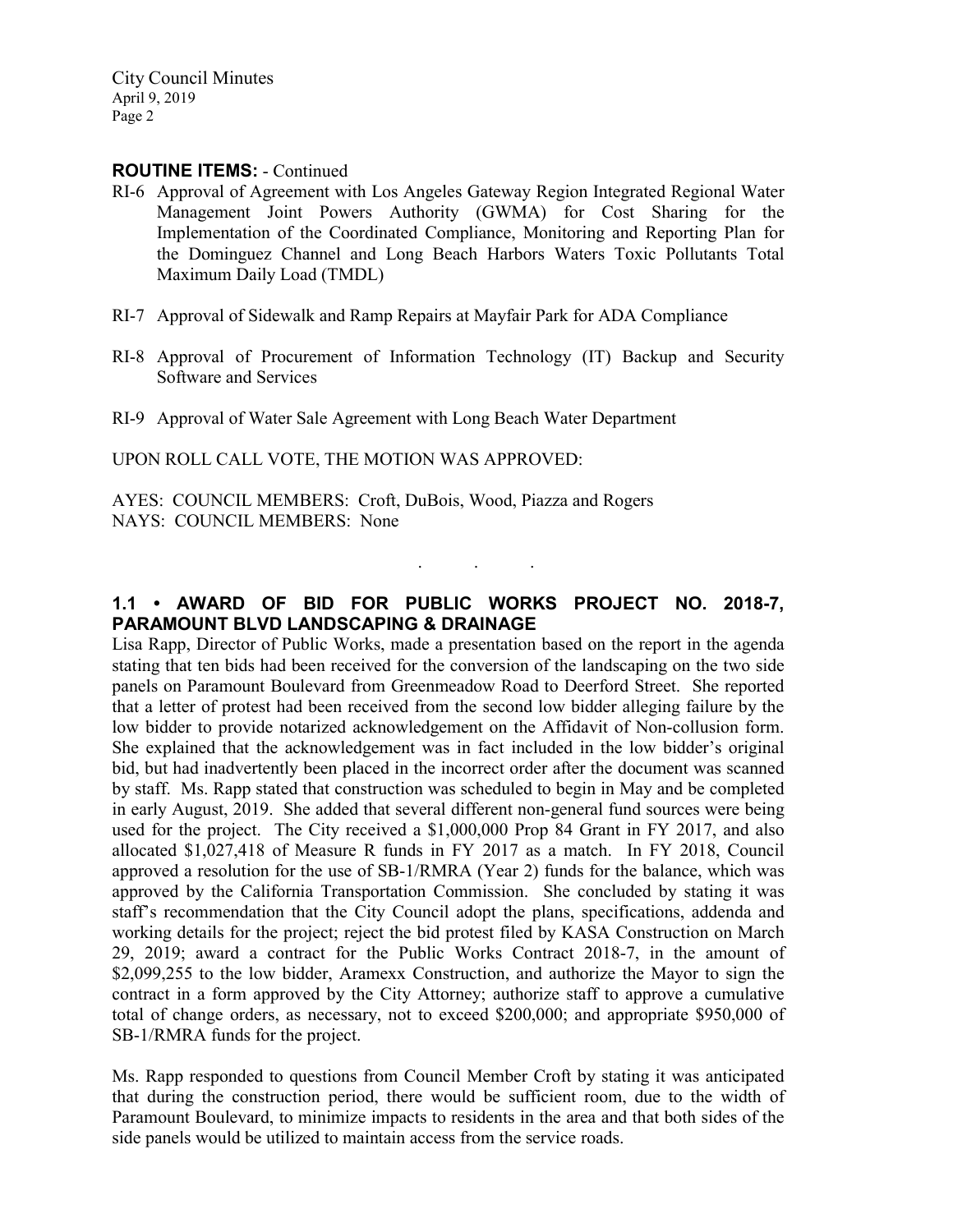## **1.1 • AWARD OF BID FOR PUBLIC WORKS PROJECT NO. 2018-7, PARAMOUNT BLVD LANDSCAPING & DRAINAGE** - Continued

Council Member Piazza remarked that it was important to note that the City was able to take advantage of various sources of funding without tapping into general funds. He suggested the placement of signage in the area indicating the funding sources to inform residents of the use of their tax dollars for such improvements.

Responding to Mayor Rogers' inquiries regarding the timing of the project, Ms. Rapp stated that the proposal for the scope of the project exceeded anticipated construction costs and the unsuccessful applications for other grants caused some delays but that it was fortunate that SB-1 funds had been saved and preserved to be utilized for the project.

Mayor Rogers opened the public hearing at 7:56 p.m. and called for anyone in the audience wishing to address the City Council on this matter. There was no response.

COUNCIL MEMBER CROFT MOVED AND VICE MAYOR WOOD SECONDED TO APPROVE STAFF'S RECOMMENDATIONS. UPON ROLL CALL VOTE, THE MOTION WAS APPROVED:

AYES: COUNCIL MEMBERS: Croft, DuBois, Wood, Piazza and Rogers NAYS: COUNCIL MEMBERS: None

## **3.1 • APPOINTMENTS TO GOVERNMENTAL ASSOCIATIONS, ORGANIZATIONS & COMMITTEES**

. . .

Mayor Rogers presented the list of appointments to governmental associations, organizations and committees.

#### ORGANIZATIONAL APPOINTMENTS

| California Contract Cities<br>Association                           | Wood - Representative   | Piazza - Alternate |  |
|---------------------------------------------------------------------|-------------------------|--------------------|--|
| California Joint Powers<br>Insurance Authority                      | Wood - Representative   | Croft - Alternate  |  |
| So. Calif. Association of Governments (SCAG)                        |                         |                    |  |
| General Assembly                                                    | DuBois - Representative | Piazza - Alternate |  |
| Gateway Cities COG Board                                            | DuBois - Representative | Piazza - Alternate |  |
| <b>Greater Los Angeles County</b><br><b>Vector Control District</b> | Croft - Representative  |                    |  |
| Job Training Partnership Act<br><b>SELACO WIB</b>                   | Wood - Policy Board     |                    |  |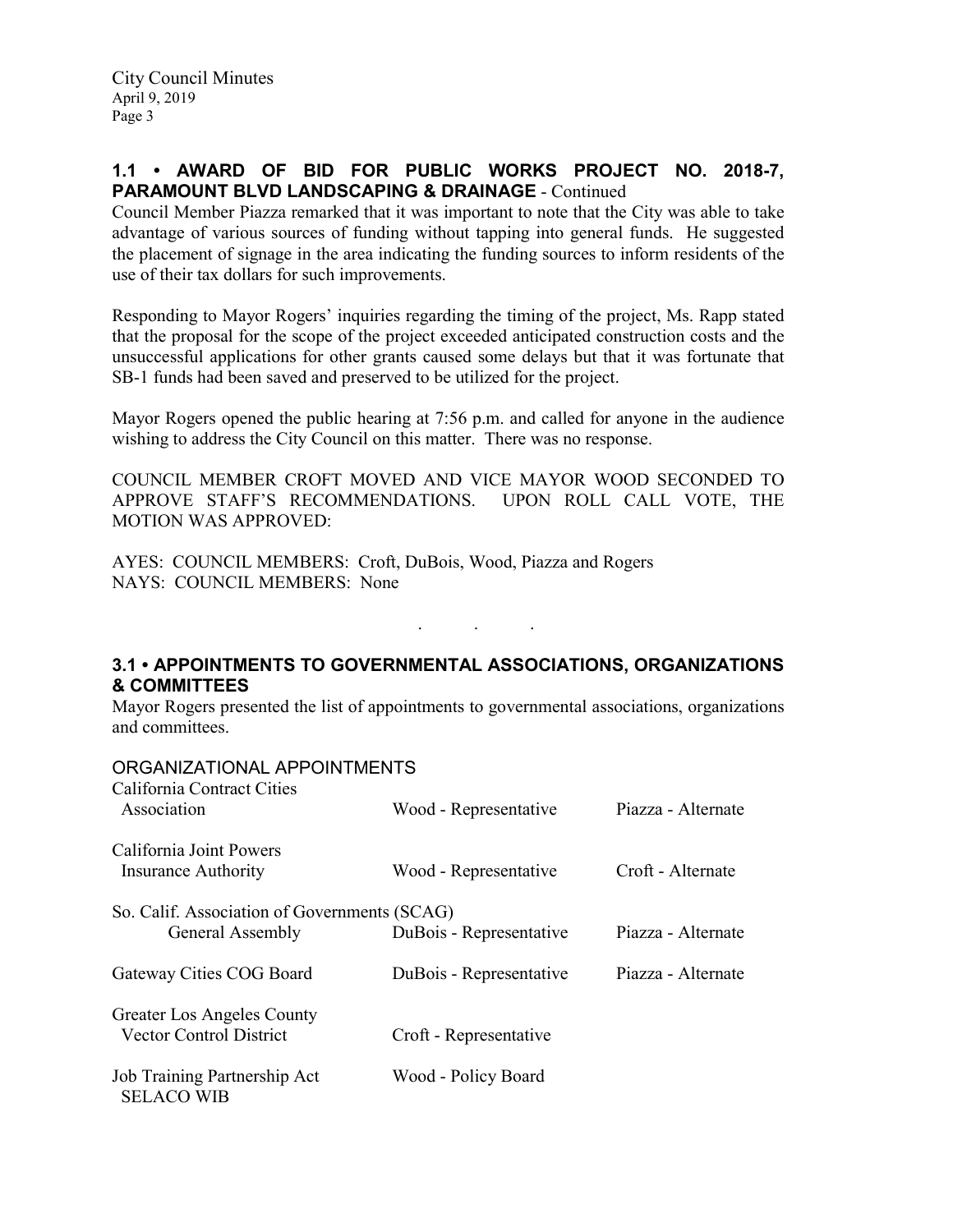City Council Minutes April 9, 2019 Page 4

# **3.1 • APPOINTMENTS TO GOVERNMENTAL ASSOCIATIONS, ORGANIZATIONS**

| & COMMITTEES - Continued<br>League of California Cities          |                         |                    |
|------------------------------------------------------------------|-------------------------|--------------------|
| L.A. County Division                                             | Piazza - Representative | DuBois - Alternate |
| <b>City Selection Committee</b>                                  | Croft - Representative  | DuBois - Alternate |
| Annual League Conference                                         | DuBois - Representative | Croft - Alternate  |
| L.A. County Sanitation<br>District #3 & #19                      | Rogers - Representative | Wood - Alternate   |
| Southeast Water Coalition                                        | Rogers - Representative | Croft - Alternate  |
| <b>STANDING COMMITTEES</b><br><b>Intergovernmental Relations</b> | Rogers - Chair          | Wood - Member      |
| Lakewood Schools                                                 | Wood - Chair            | Rogers - Member    |
| <b>Environmental Management</b>                                  | Wood - Chair            | DuBois - Member    |
| Public Safety                                                    | Piazza - Chair          | Rogers - Member    |
| Park Development                                                 | DuBois - Chair          | Wood - Member      |
| <b>Water Resources</b>                                           | Croft - Chair           | Piazza - Member    |
| <b>Community Promotion</b>                                       | DuBois - Chair          | Piazza – Member    |
| Economic Development                                             | Rogers – Chair          | Croft - Member     |
| Hall of Fame - Board of Electors                                 | Wood - Chair            |                    |
| Audit                                                            | Piazza - Chair          | Croft - Member     |
| Capital Improvement Plan                                         | Croft - Chair           | Wood - Member      |
| AD HOC COMMITTEES<br><b>Budget Advisory Group</b>                | Rogers                  | Croft              |

COUNCIL MEMBER DUBOIS MOVED AND VICE MAYOR WOOD SECONDED TO APPROVE THE APPOINTMENTS, AS PRESENTED, AND APPOINTING MAYOR ROGERS AND COUNCIL MEMBER CROFT TO THE BUDGET ADVISORY GROUP. UPON ROLL CALL VOTE, THE MOTION WAS APPROVED:

AYES: COUNCIL MEMBERS: Croft, DuBois, Wood, Piazza and Rogers NAYS: COUNCIL MEMBERS: None